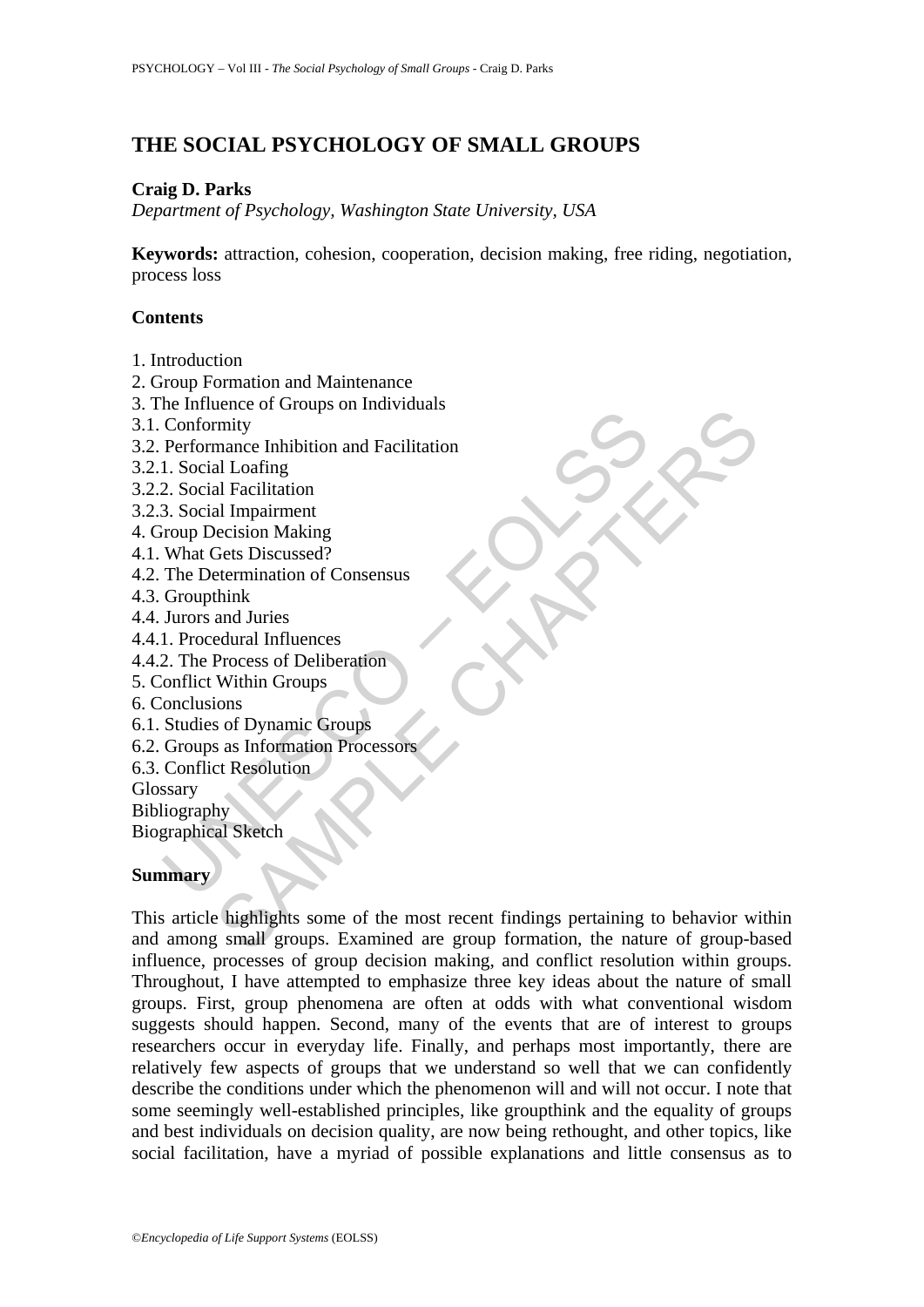which is most accurate. The overall picture I hope to have conveyed is of a study area that has both intellectual and societal value, and one for which there are many unanswered, interesting questions that can occupy researchers for quite a while.

### **1. Introduction**

The foundation of modern society is largely the small group. Many societies assign the most important societal tasks not to individuals, but to groups: juries or tribunals decide the fate of the accused; elected governments rely upon a congress to make policy decisions; a group of judges decides whether a law or procedure is consistent with the country's constitution. Industry relies heavily upon small groups, from the work groups who create the product up to the board of directors that makes the key decisions. There are also many important groups that exist not to accomplish a task, but rather to enhance daily life. Friends, clubs, and sports teams are some examples. Finally, the family units and romantic relationships that ensure continuation of the society are subject to their own particular dynamics.

y life. Friends, clubs, and sports teams are some examples. Finall<br>romantic relationships that ensure continuation of the society a<br>particular dynamics.<br>ups are thus a pervasive feature of life, and group members<br>gral part Eriends, clubs, and sports teams are some examples. Finally, the family tic relationships that ensure continuation of the society are subject to that dynamics.<br>
The that a group membership constitute the society are subjec Groups are thus a pervasive feature of life, and group membership constitutes an integral part of our self-concept. Research shows that most people define themselves to some extent in terms of the groups with which they are affiliated. That is, when you ask people to describe themselves, at some point almost everyone will make reference to a group membership (e.g. "I am a member of the Sierra Club"). The extent to which people think of themselves in terms of their group memberships is heavily influenced by their culture, but the fact remains that our groups are important for helping us define who we are. Their ubiquity has made them a popular topic of study in psychology for over a century. Indeed, what many consider to be the first experimental study in social psychology was conducted to understand an element of group-based performance.

Considering that entire books have been devoted to summarizing the many hundreds of psychological studies of groups, to present an overview of the field in a relatively short article is a daunting task. One treads the fine line between imparting information about a large number of questions and overwhelming readers. In the interest of avoiding the latter, my primary emphasis throughout the article is on explanation of what we know at this point about a variety of group topics. Discussion of the genesis of interest in these topics, or the methodology employed to study the topics, will unfortunately fall by the wayside. To somewhat make up for these omissions, I have included some of the most up-to-date summary books in the bibliography. These texts expand upon all of the points I make here, and also cover a bit of the history and methodology of the field.

Our emphasis will be on small groups, rather than the large concentrations of people that produce mass behavior. However, we will use the term "small" in the relative sense. In some situations, a group of 20 people might be small, but in others this same size might be quite large. In general, our concern is going to be with groups in which coordination of actions is reasonably possible. This coordination could occur via discussion, behavioral example, or some other means, but it is possible for everyone's actions to be informed by the behaviors of other group members. Thus, a 12-member jury is small in the same sense that a married couple is small—group members can talk with each other to plan a common course of action, resolve disputes, and so on. This is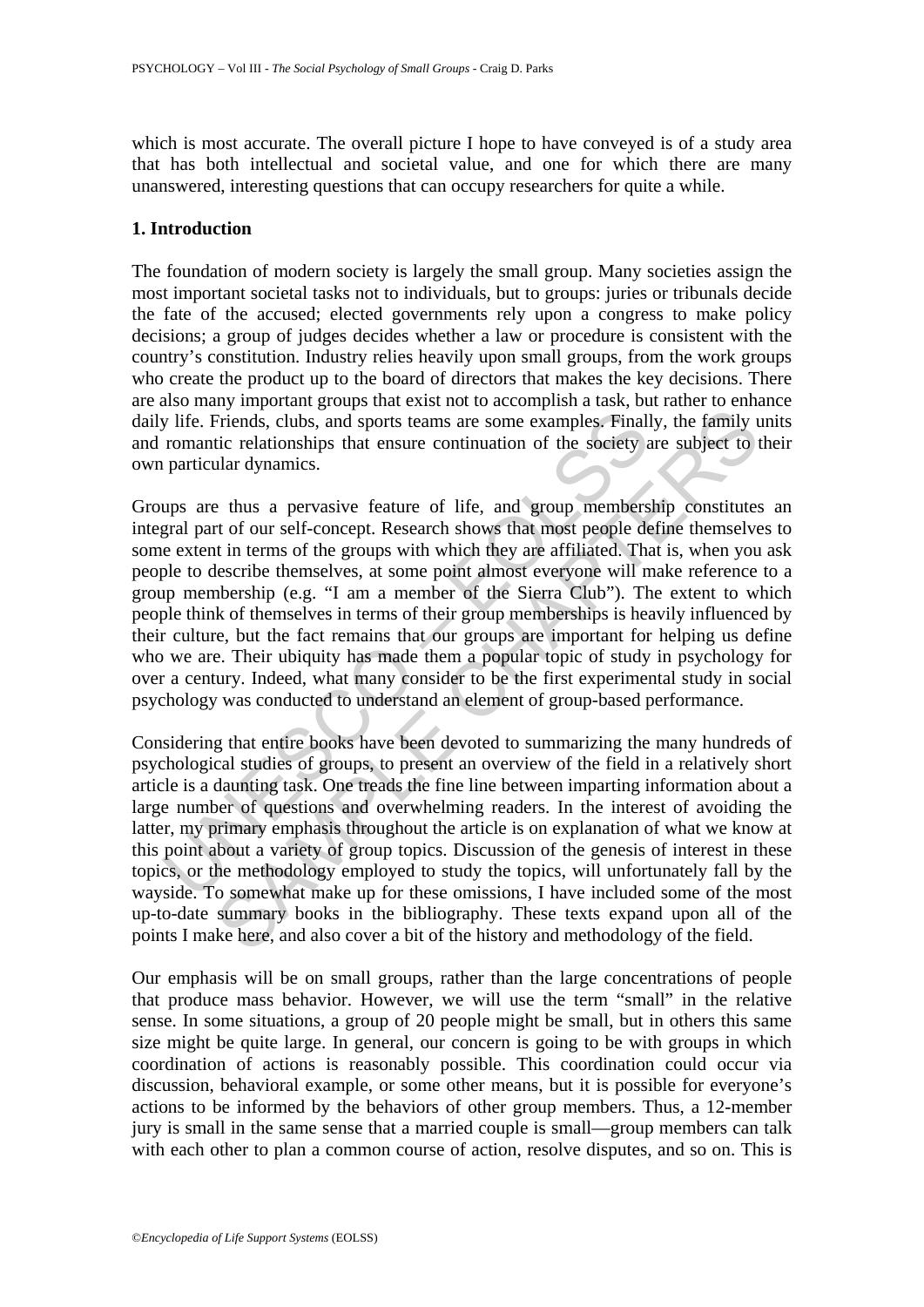not to say that small groups will always act the same way regardless of group size. Indeed, we will see that size of group can strongly influence group behavior. The point is that many different groups can be considered "small," and our discussion will be accordingly wide-ranging.

It is also important to point out that, while a group is a readily identifiable entity, it is in fact just a collection of individuals. Groups do not exist as extant organisms. They do not think, feel, or make decisions. When we ask what "the group" decided to do, or what "the group" thinks, we are actually asking about the collective preferences of the members. So the question "Why did the group do that?" is easy to answer—because its members concluded that the action in question was appropriate. The question that is difficult to answer is "Why did the members decide on that specific action?" It is this question that will occupy us now.

## **2. Group Formation and Maintenance**

Many groups are purposely assembled by a person or a collective, usually with the goal of maximizing some quality of the group. Judges and attorneys attempt to make a jury as competent as possible to evaluate the accused; medical teams consist of experts with broad and complementary areas of expertise. But just as many groups come together for no clear reason. What brings people together?

**Example 18 To the Scott Scott Scott**<br>Transmission and Maintenance<br>wy groups are purposely assembled by a person or a collective, us<br>aaximizing some quality of the group. Judges and attorneys atter<br>competent as possible to Formation and Maintenance<br>ps are purposely assembled by a person or a collective, usually with the<br>ring some quality of the group. Judges and attomeys attempt to make a<br>nti as possible to evaluate the accused; medical team A number of factors affect grouping. First, we generally bond with people who share the same basic physical space as us. This is because we encounter these people very frequently, and become familiar with their habits, likes, and dislikes. We expect to encounter these people again in the future, so in order to make those meetings as pleasant as possible, we use the information about their personal preferences to help ensure that we do not offend them. Repeated pleasant interactions in turn facilitate liking. Similarity is also important, as we most prefer to interact with people who share our beliefs and opinions. The reward value of the group influences attraction as well. These rewards may be personal, in that the group may provide us with benefits that we could not otherwise achieve, or social, in that being a member of the group may confer prestige and status. Personal rewards have been suggested as a major reason why adolescents join gangs—most gang members come from troubled homes, and the gang can provide a sense of support and community that youths cannot find at home. Finally, it is known that having to suffer in order to join the group increases the attractiveness of the group. This is probably because submitting to an experience that one would not normally undergo arouses cognitive dissonance, and to rectify the dissonance people convinces themselves that the eventual outcome (being a member of the group) will be far more positive than the suffering is negative. The use of suffering to increase membership attractiveness is best illustrated by the hazing and initiation rites fraternal organizations sometimes impose on potential members.

All of these influence the creation of a group, but once the group exists another set of factors determine whether the group will remain together or break apart. The term "cohesion" refers to the sense of attraction that group members have for one another, and the extent to which group members want to be together. Cohesion is affected by many things: the extent to which group members like each other, have their personal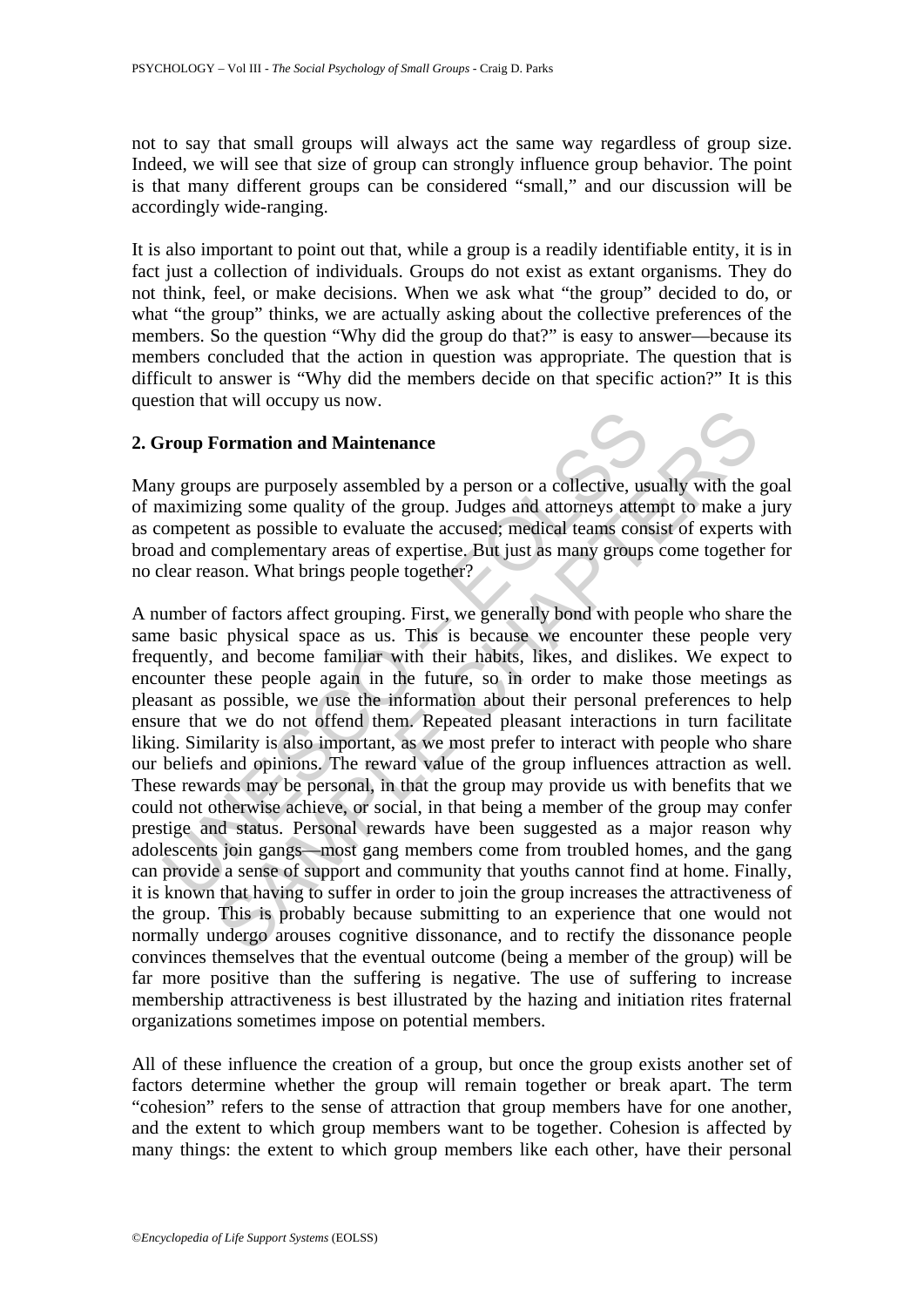goals fulfilled by group membership, and are satisfied with the group, to name a few. External factors can also act to hold a group together, as can the existence of a rival group that can better meet members' needs. This last point is especially important, as it explains why a person might leave a satisfying relationship.

k against the group. For example, an established finding in the n<br>status differences can severely affect decision making with<br>tors seem to believe that decision making should be hierarchic:<br>lering the final decision after is the group. For example, an established finding in the medical liferature differences can severely affect decision making within medical liferature differences can severely affect decision making within medical team to b Many of us have personal experience with groups that seem to contain the right mix of talents and abilities needed to complete the task at hand yet fail to do so, sometimes quite miserably. A common theme throughout the history of groups research is the explanation of subpar group performance, and we will talk in other sections about factors that contribute to such failure. From a group composition perspective, research has shown that particular personal characteristics that group members bring to the interaction can act to undermine effective group performance. Status differences, gender differences, extreme breadth, role conflict, and frequent changes in membership can all work against the group. For example, an established finding in the medical literature is that status differences can severely affect decision making within medical teams. Doctors seem to believe that decision making should be hierarchical, with the doctor rendering the final decision after soliciting input from nurses and allied health professionals, but nurses and professionals feel that decision making should be more democratic. The result of this difference of opinion can be miscommunication, conflict, and failure to execute important tasks.

It is important to note that the mere presence of these factors within a group does not ensure that performance will suffer. Many groups function perfectly well despite containing a number of the factors listed above. The point is that if the group is not doing especially well the supervisor might first look at the mix of members to see if one or more of these factors is present. If so, simply replacing one or a few members, or minimizing the turnover rate among group members, may be sufficient to enhance performance.

## **3. The Influence of Groups on Individuals (see** *Social Influence***)**

Group membership is rarely a passive enterprise. The experience of being a group member often affects individuals, in both positive and negative ways. Sometimes the influence of a group on the individual is obvious, other times more subtle, but it is clear that groups can affect individual thoughts and actions, in sometimes profound ways.

## **3.1. Conformity**

Probably the most pervasive example of group influence on the individual is conformity. Conformity occurs when one changes one's behavior as the result of real or imagined pressure to adopt the new behavior being exerted by a group. Importantly, personal belief regarding the propriety of the new behavior may or may not change. In other words, we may think what we are doing is stupid, but we do it anyway because a group is (or seems to be) pressuring us into the action. Finally, conformity is most likely to occur if the expected punishment for nonconformity is unpleasant. Examples of large-scale conformity abound. Few of us dress as we did in 1977, if for no other reason than we would probably experience ridicule if we did so, and being ridiculed is a sufficiently unpleasant experience for most of us that we would like to avoid it if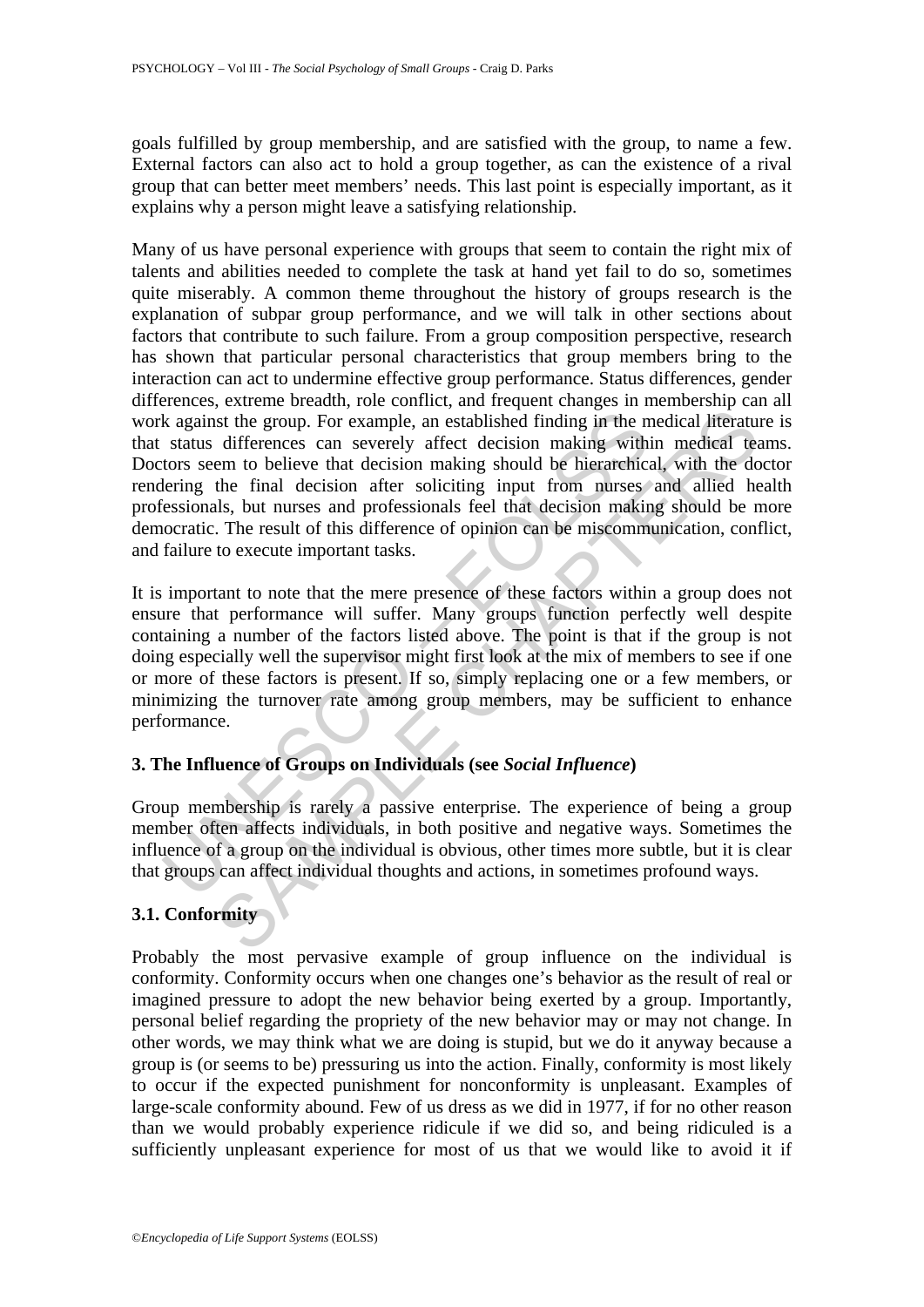possible. Conformity pressure can be exerted by small groups as well. Research has shown that particular types of small groups are especially likely to expect conformity of its members. For example, members of structured social groups (e.g. fraternities, sororities, social clubs) tend to exhibit extremely similar patterns of behavior. To some extent this is a function of the similarity-attraction link that we discussed earlier, but the rate of uniform behaviors in such groups is usually much greater than can be explained by a simple attraction process. Further, ostracism of nonconformists will often be overt and severe, and may lead to expulsion from the group.

An aspect of small-group conformity that is currently receiving much attention is the exertion of conformity pressure within the corporate world. Researchers have found that white-collar workers, especially lower-level managers, experience sometimes crushing pressure to conform to rigid norms. These norms almost always involve dress and grooming norms that go far beyond the corporate dress code (e.g. what suit manufacturer to wear, which hair salon to visit), but often also extend to aspects of managers' personal life, including the type of car they drive, where they live, and, most incredibly, the type of person to whom they are married. The expected punishment for nonconformity reported by these managers is a lack of career advancement at the minimum, and extends up to the belief that nonconformists will be fired or somehow drummed out of the organization.

While conformity pressure strikes many people as an undesirable feature of a group, it is important to note that there are many situations in which individuals will resist the pressure. Conformity pressure will generally be successful only if all other group members are performing the behavior. The presence of even a single deviate is usually enough to allow individuals to avoid conforming, because the deviate demonstrates that nonconformity will not be punished.

ming norms that go far beyond the corporate dress codufacturer to wear, which hair salon to visit), but often also ex<br>usfacturer to wear, which hair salon to visit), but often also ex<br>agers' personal life, including the ty norms that go far beyond the corporate dress code (e.g., what<br>rer to wear, which hair salon to visit), but often also extend to aspect<br>personal life, including the type of car they drive, where they live, and,<br>the type of Further, people are unlikely to conform if the behavior in question concerns some issue that is central to the person's self-concept. Few people will succumb to group pressure to change religions, for example. Finally, conformity is unlikely if the behavior is privately versus publicly performed. There are also some individual difference factors that influence willingness to conform. Nonconformists simply do not care about the reactions of others to their behaviors, and anticonformists will perform the opposite, or some altered version, of the new behavior. Finally, most research evidence shows that women are far less susceptible to conformity pressure than the widely held stereotype suggests. Women do tend to be more conformist than men, but only slightly more so.

### **3.2. Performance Inhibition and Facilitation**

Conformity describes that situation in which a group is somehow attempting to bring about behavior change in individuals. Groups can also affect individual behavior without meaning to do so. For example, the mere act of watching another person perform a behavior can induce behavior change. However, that change may not necessarily be negative. Continuing with the observation example, an audience can sometimes make a person perform a task more efficiently. How exactly does this passive influence work?